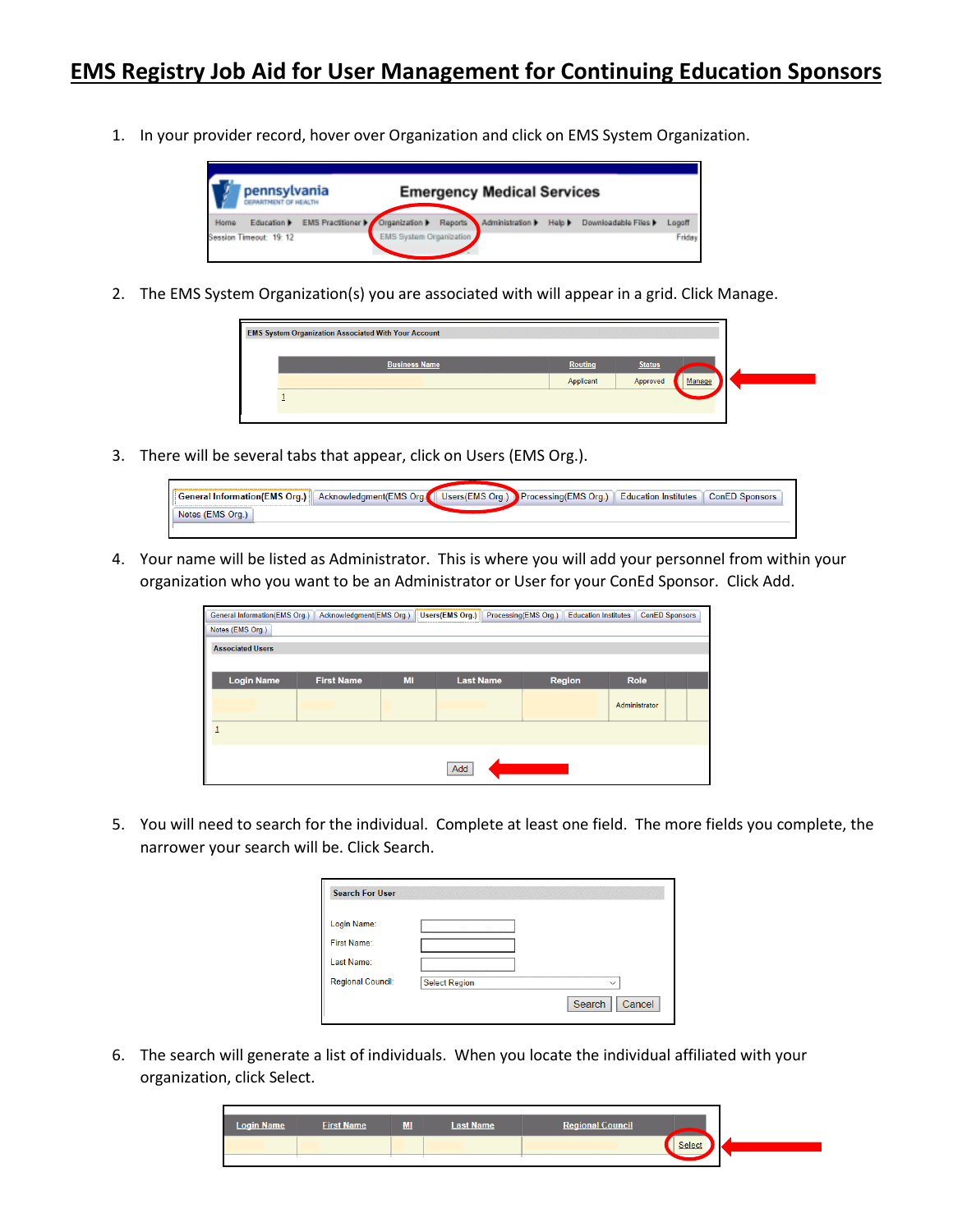7. The individual's information will appear. Here you will select the role for the individual for your organization (not the Ed. Institute or ConEd Sponsor – you will affiliate these individuals separately) – either Administrator or User. User roles need to be selected at the organization level AND within each line of business (Ed. Institute and/or ConEd Sponsor). A User can only view. An Administrator has full control. Choose a role. Click Submit.

| <b>Assign User Rights</b> |                                             |        |     |  |
|---------------------------|---------------------------------------------|--------|-----|--|
| Login Name:               |                                             |        |     |  |
| MI:                       |                                             |        |     |  |
| <b>First Name:</b>        |                                             |        |     |  |
| Last Name:                |                                             |        |     |  |
| <b>Regional Council:</b>  |                                             |        |     |  |
| User Role:                | <b>Select Role</b><br>Administrator<br>User | Submit | Can |  |

8. A grid will populate with your Associated Users and the individual's name will be listed and their role. You will be able to add/delete Administrators and Users as needed.

|  | Administrator                       | Edit | Delete |
|--|-------------------------------------|------|--------|
|  | Administrator                       | Edit | Delete |
|  | <b>NUMBER OF STREET AND CONTROL</b> |      |        |

9. Click on the ConEd Sponsor Tab. Your Sponsor information will populate in a grid. Click Manage.

| General Information(EMS Org.) | Acknowledgment(EMS Org.)   Users(EMS Org.) |                | Processing(EMS Org.) | Education Institutes | <b>ConED Sponsors</b>  |  |
|-------------------------------|--------------------------------------------|----------------|----------------------|----------------------|------------------------|--|
| Notes (EMS Org.)              |                                            |                |                      |                      |                        |  |
|                               |                                            |                |                      |                      |                        |  |
|                               |                                            |                |                      |                      |                        |  |
|                               |                                            |                |                      |                      |                        |  |
| <b>Sponsor</b>                | <b>Sponsor Name</b>                        | <b>Routing</b> | <b>Status</b>        | <b>Issue Date</b>    | <b>Expiration Date</b> |  |
| <b>Number</b>                 |                                            |                |                      |                      |                        |  |
|                               |                                            | Applicant      | Approved             | 10/24/2017           | 10/01/2020<br>Manage   |  |
| 1                             |                                            |                |                      |                      |                        |  |

10. Here is where you will manage all aspects of your ConEd Sponsor application. Click on Users (ConEd Sponsor).

|                                                | General (ConED Sponsor)   Acknowledgement (ConED Sponsor)   Users (ConED Sponsor)   Pro | nsor) |
|------------------------------------------------|-----------------------------------------------------------------------------------------|-------|
| Associations (ConEd Sponsor)   Notes (Sponsor) |                                                                                         |       |
| <b>General Information</b>                     |                                                                                         |       |
|                                                |                                                                                         |       |